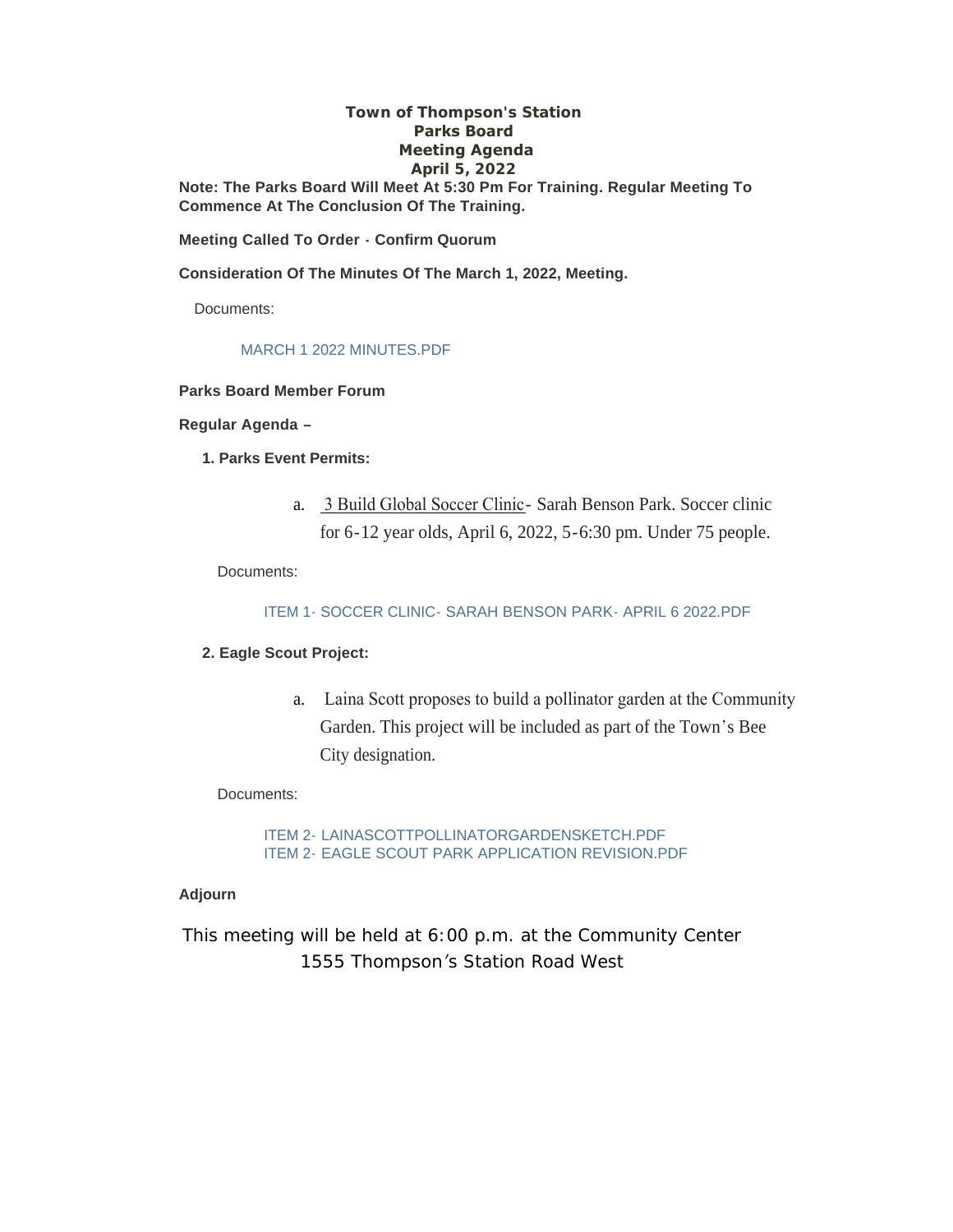# **Minutes of the Meeting of the Municipal Parks and Recreation Advisory Board of the Town of Thompson** '**s Station, Tennessee March 1, 2022**

# **Call to Order:**

The Municipal Parks and Recreation Advisory Board was called to order at 6:04 on Tuesday, March 1st, 2022. Members and staff present were: Board Member Matthew Barker; Board Member Tim Bert; Board Member Ward Engle; Board Member Jamie Ewald; Board Member Millie Halverson; Board Member Zina Harris; Town Planner Micah Wood; Maintenance Supervisor Bryan King and Planning Technician Jennifer Banaszak.

Alderman Brandon Bell arrived at 6:10 pm, after the meeting had been called to order.

## **Parks Board Annual Meeting**

## **Annual Meeting**

- **a. Introduction of New Members:** Mr. Wood introduced Tim Bert and Jamie Ewald as the new Parks Board Members.
- **b. Election of Officers:**
	- **i. Board Member Engle nominated Board Member Barker to Serve as Chairman. The motion was seconded and carried by all present.**
	- ii. **Board Member Harris volunteered to serve as Vice Chair. Chairman Barker nominated Board Member Harris to serve as Vice Chair. The motion was seconded and carried by all present.**

**Approval of Minutes.** The minutes of the February 1, 2022, regular meeting were presented.

**After discussion, Board Member Tim Bert made a motion to approve the February 1, 2022, minutes as presented. The motion was seconded and carried by all present.**

#### **Parks Board Open Forum: none**

## **Public Comment: none**

#### **Regular Agenda**

- **1. Update on Projects:**
	- **a. Community Garden Guidelines** Mrs. Banaszak reviewed the garden guidelines with the Board, noting the changes for 2022.

## **After discussion, Board Member Engle made a motion to approve the guidelines for the 2022 gardening season. The motion was seconded and carried by all present.**

- **b. Greenways** Mr. Wood reviewed updates for Phases II and III of the greenway trail grants noting that the archeological report and NEPA review has been done for Phase II and some portions need to be redesigned and Phase III is 6-7 months behind schedule because TDOT is behind.
- **c. Park Security Upgrades –** Mr. Wood went over some of the security measures that were submitted to BOMA for approval in Sarah Benson Park due to repeated vandalism.

# **2. Park Event Permits**

**a. Depot Dash 5K Trail Race and 1K Kids Fun Run – Preservation Park fundraiser for TSCA – April 2, 2022, 7am – 10 am.**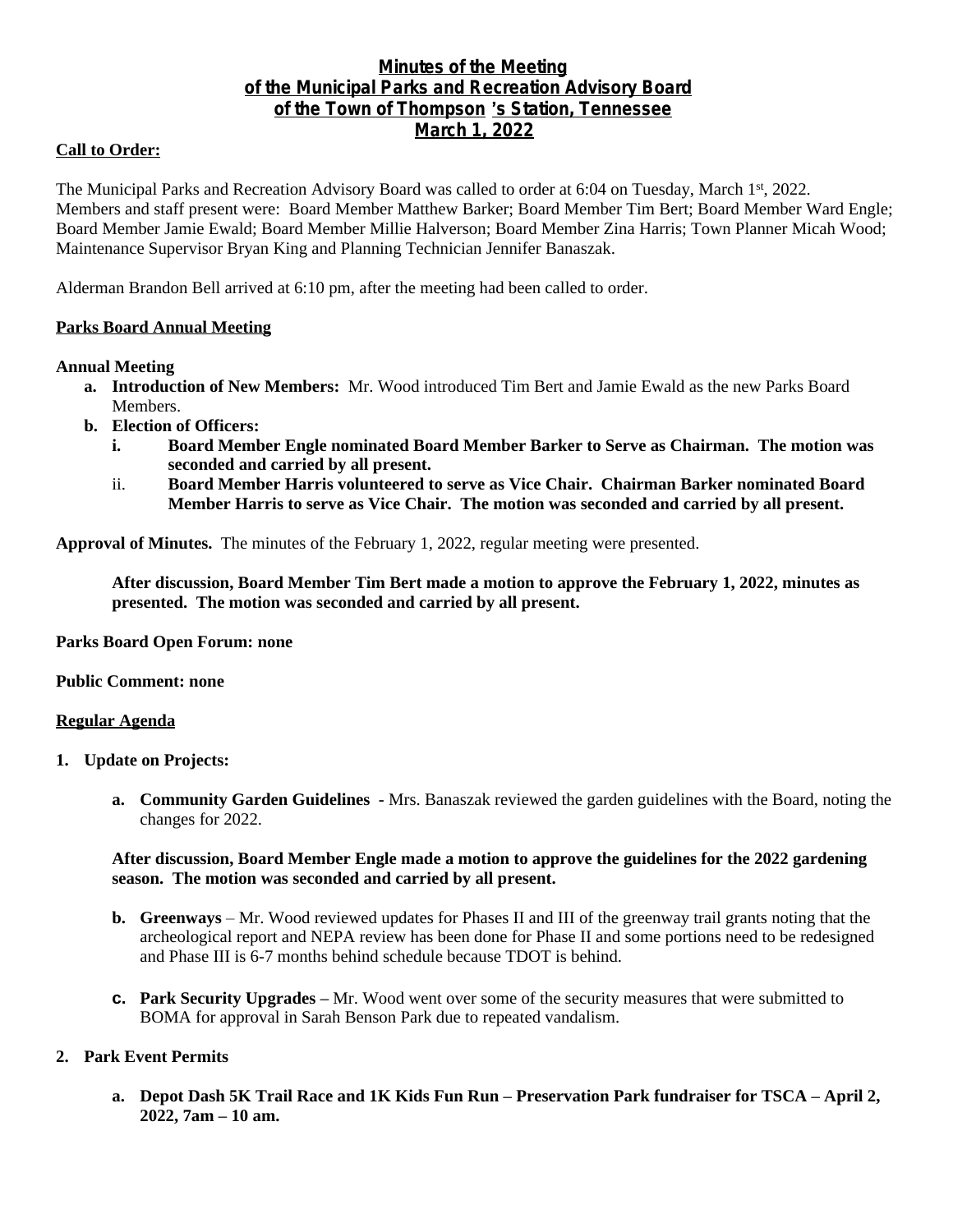# **Minutes of the Meeting of the Municipal Parks and Recreation Advisory Board of the Town of Thompson** '**s Station, Tennessee**

# **March 1, 2022**

Mr. Bryan Pullin, president of the Thompson's Station Community Association, came forward to present details of the race/event.

**After discussion, Alderman Bell made a motion to approve the Depot Dash 5K event in Preservation Park with the condition that a parking plan be made available if there were over 75 people signed up for the event. The motion was seconded and carried by all.**

## **3. Budget & CIP Report**

Mr. Wood reviewed the draft 2022-2023 CIP that will be submitted to the Board of Mayor and Aldermen. The funds from the 2021-2022 CIP will roll over into the new plan. A parks Master Plan will be included in the new fiscal year CIP.

**After discussion, Board Member Harris made a motion to move the draft forward to the Board of Mayor and Aldermen for approval. The motion was seconded and carried by all.**

## **Adjourn**

The meeting was adjourned at 6:45 p.m.

\_\_\_\_\_\_\_\_\_\_\_\_\_\_\_\_\_\_\_\_\_\_\_\_\_\_\_\_\_\_\_

Matthew Barker, Chair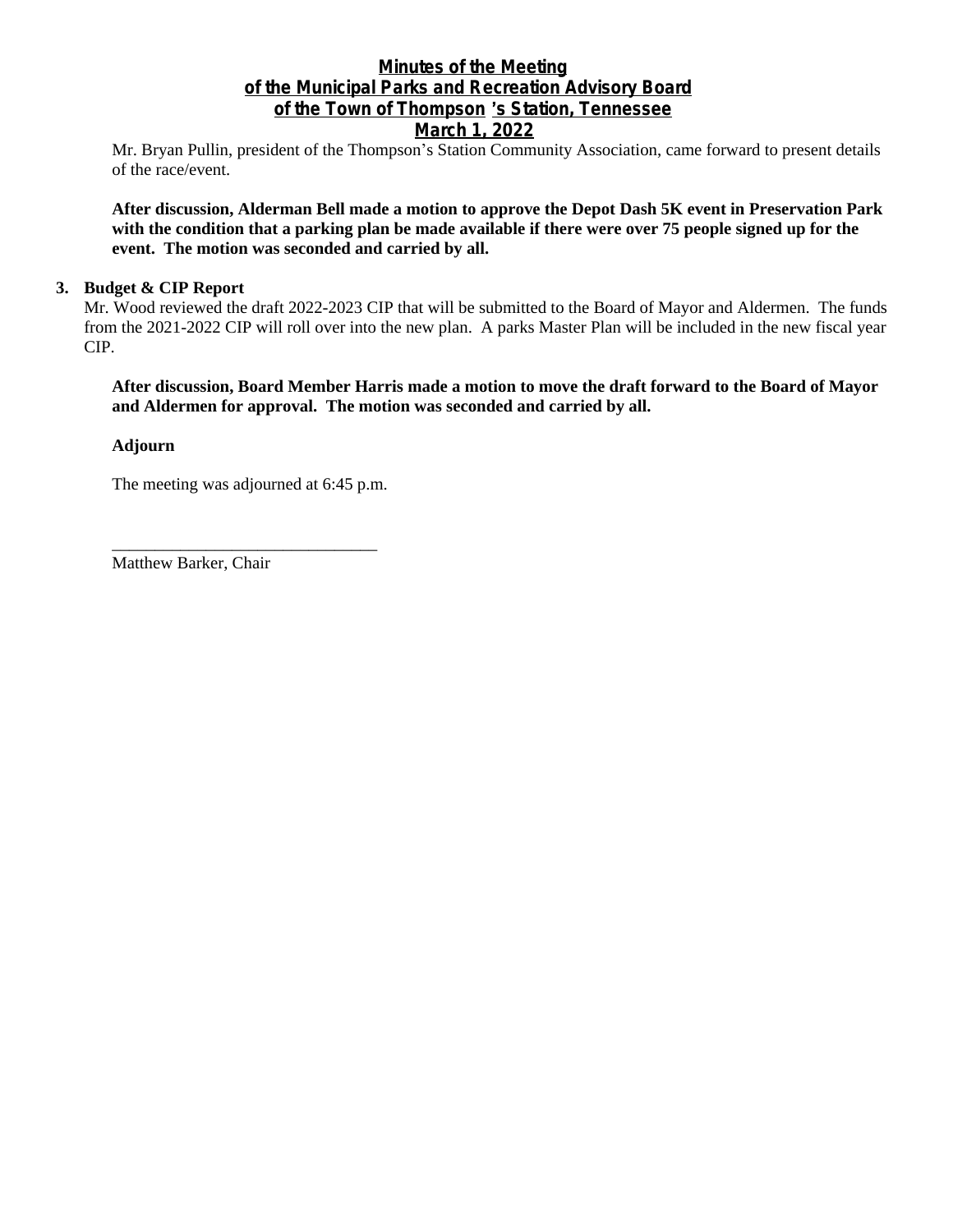# TOWN OF THOMPSON'S STATION PARKS EVENT PERMIT

Phone: (615) 794-4333<br>Fax: (615) 794-3313<br>www.thompsons-station.com



1550 Thompson's Station Road W.<br>P.O. Box 100<br>Thompson's Station, TN 37179

**Applicant Information:** 

| Name:                                                                                                                                                                                                                         | Robbie Hand                                                                                  |                                                                                                          |                  |
|-------------------------------------------------------------------------------------------------------------------------------------------------------------------------------------------------------------------------------|----------------------------------------------------------------------------------------------|----------------------------------------------------------------------------------------------------------|------------------|
| Signature:                                                                                                                                                                                                                    | Robert wa +                                                                                  |                                                                                                          |                  |
| Organization:                                                                                                                                                                                                                 | (50c)<br>3 Build Gluba                                                                       |                                                                                                          |                  |
| Phone:                                                                                                                                                                                                                        | (530) 635-1793                                                                               |                                                                                                          |                  |
| Email:                                                                                                                                                                                                                        | robhandy 5 @ gmail.com                                                                       |                                                                                                          |                  |
| Park:                                                                                                                                                                                                                         | Sarah Benson Park<br>$\square$ Preservation Park                                             |                                                                                                          |                  |
| <b>Project Information:</b>                                                                                                                                                                                                   |                                                                                              |                                                                                                          |                  |
|                                                                                                                                                                                                                               |                                                                                              |                                                                                                          |                  |
|                                                                                                                                                                                                                               | Teach boys 2 girls ages 6-12 yrs off .<br>Soccer stills such as dribbling, passing, shooting |                                                                                                          |                  |
| Description<br>of Event:                                                                                                                                                                                                      | and also play games.                                                                         |                                                                                                          |                  |
| <b>Event Date</b><br>with specific                                                                                                                                                                                            | Wednesday, April 6th 2022<br>$5:00 - 6:30$ p-m                                               |                                                                                                          |                  |
| Times:<br>Estimated<br>articipants:                                                                                                                                                                                           | Under 75 Individual Participants                                                             | $\Box$ 75 + Individual Participants (Parking and Traffic Control Plan is required with this application) |                  |
| Description<br>of all Event                                                                                                                                                                                                   | cones, g portable goals, soccer balls                                                        |                                                                                                          |                  |
| <b>Equipment:</b>                                                                                                                                                                                                             |                                                                                              | I have all the equipment                                                                                 |                  |
| <b>EVENT POLICIES</b>                                                                                                                                                                                                         |                                                                                              | <b>TOWN APPROVALS</b>                                                                                    | <b>FEE PAID:</b> |
| No permanent changes to the Park allowed.<br>The Park shall be fully cleaned after the<br>ò<br>Event by the Event organizers. The<br>Town reserves the right to bill the<br>applicant if additional cleaning is<br>necessary. |                                                                                              | 1. Insurance                                                                                             |                  |
|                                                                                                                                                                                                                               |                                                                                              | 2. Town Staff Review                                                                                     |                  |
|                                                                                                                                                                                                                               |                                                                                              | 3. Parks Board Approval                                                                                  |                  |
|                                                                                                                                                                                                                               |                                                                                              | I am not charging for                                                                                    | this             |
| CONDITIONS/NOTES:                                                                                                                                                                                                             |                                                                                              | event, its free.                                                                                         |                  |
|                                                                                                                                                                                                                               |                                                                                              |                                                                                                          | Updated 5/7/21   |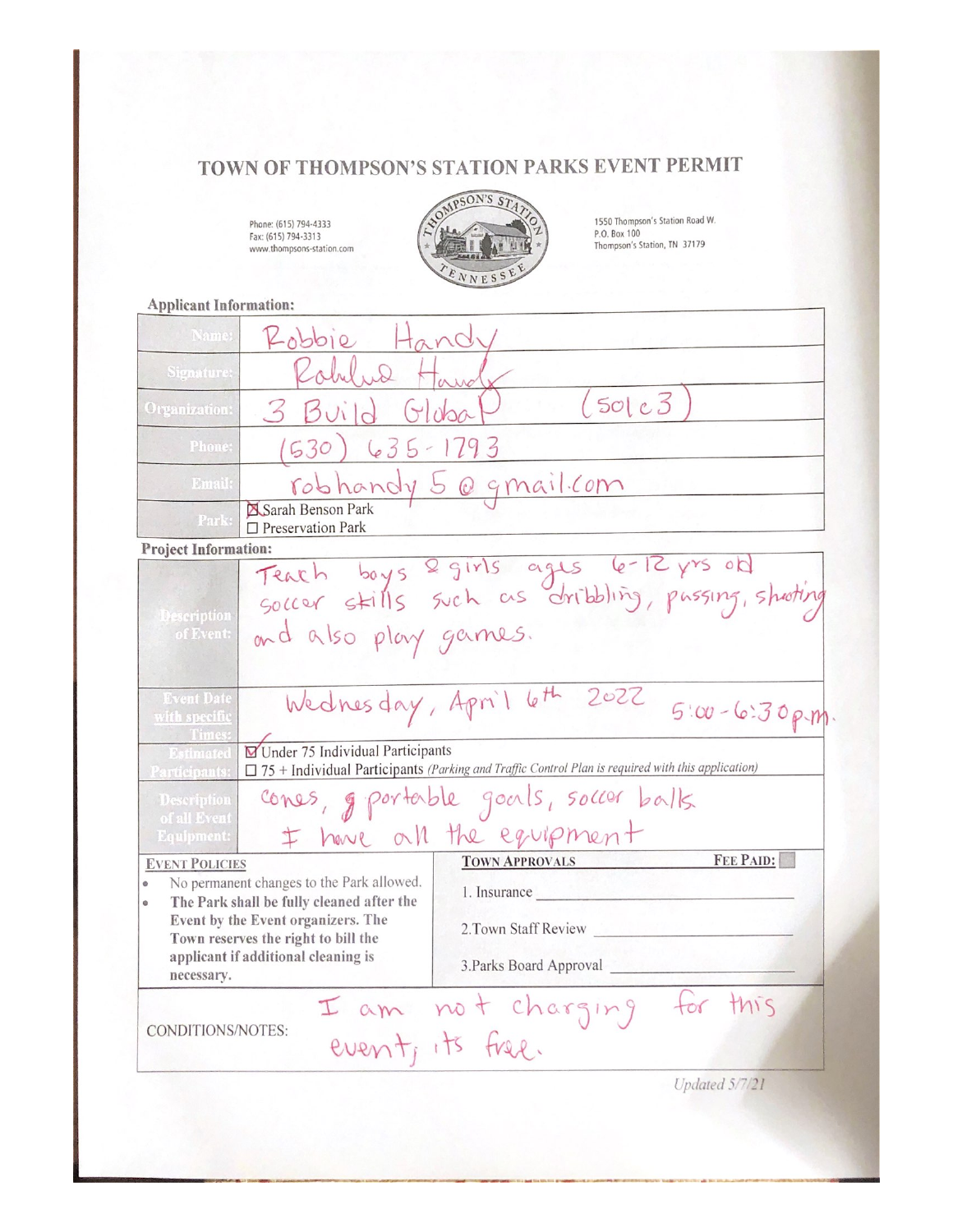